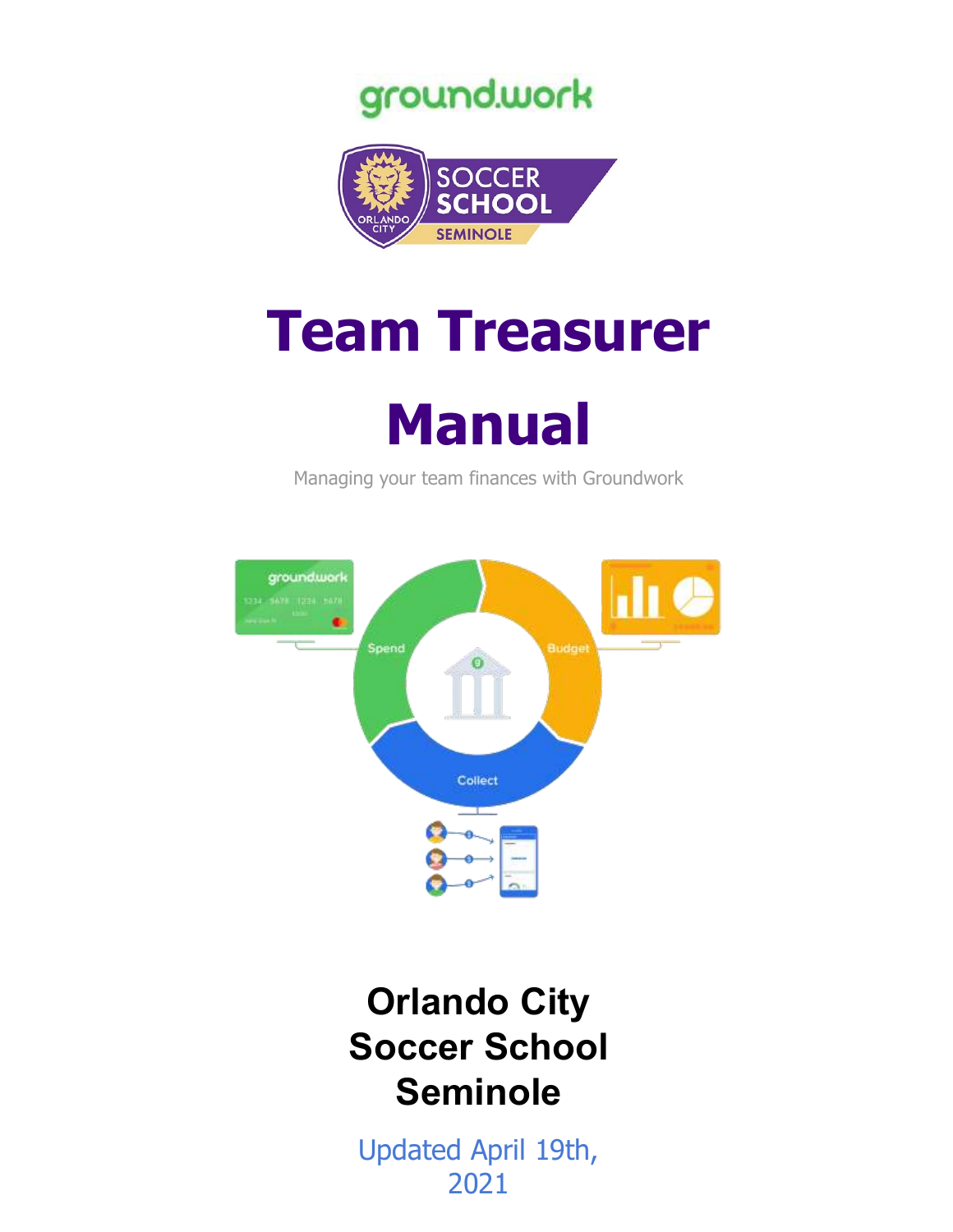## Table of Contents

#### <span id="page-1-0"></span>Table of [Contents](#page-0-0)

| <b>Overview</b>                                      |
|------------------------------------------------------|
| <b>What is Groundwork?</b>                           |
| How it works                                         |
| <b>Tips in this guide</b>                            |
| How to get help                                      |
| Getting help from our club                           |
| If you need help using Groundwork                    |
| <b>Club Policies Summary</b>                         |
| <b>Cash Policies</b>                                 |
| <b>Getting Started with Groundworks- Quick Steps</b> |
| <b>Step 1: Budget for expenses</b>                   |
| <b>Building your budget with Groundwork</b>          |
| Update your budget throughout the season             |
| Step 2: Budget for dues (income)                     |
| Create a payment plan                                |
| <b>Setup the payment schedule</b>                    |
| <b>Add players and send invites</b>                  |
| Step 3: Get Families Signed Up                       |
| Depositing cash and checks                           |
| <b>Payment processing times</b>                      |
| Returned items and chargeback fees                   |
| <b>Returned items</b>                                |
| <b>Card chargebacks</b>                              |
| Step 4: Pay for expenses                             |
| Using your debit card                                |
| <b>Hotels and Car Rentals</b>                        |
| <b>Requesting higher limits</b>                      |
| Reporting a lost/stolen card                         |
| <b>Unauthorized transactions</b>                     |
| <b>Foreign transactions</b>                          |
| When to use BillPay                                  |
| When to withdraw cash from an ATM                    |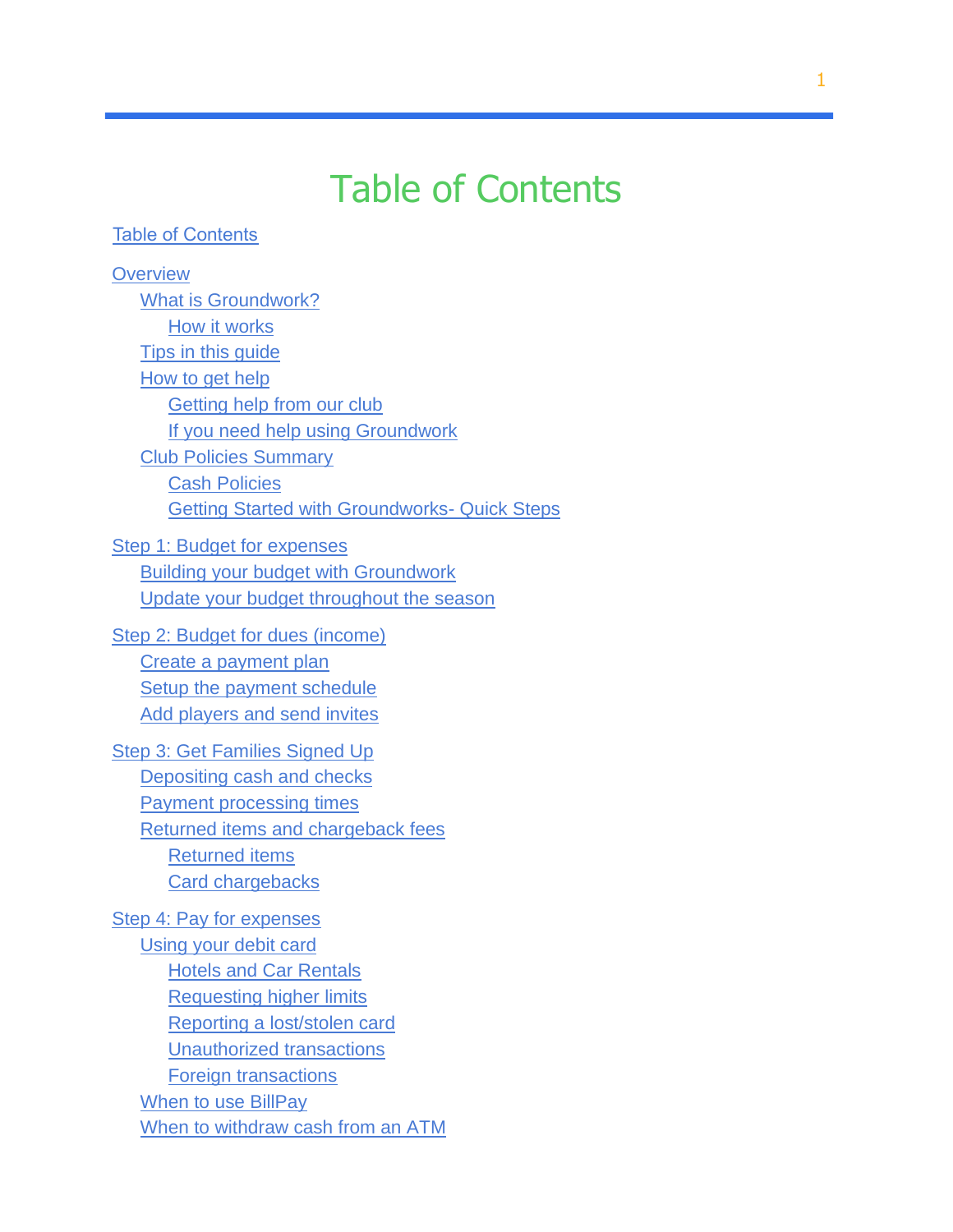#### [Keep your receipts](#page-19-1)

[Step 5: Reconcile income and expenses](#page-20-0) [Reconcile Income](#page-20-1) [Reconcile Expenses](#page-20-2)

<span id="page-2-0"></span>Misc: Sample Email to Parents, page 22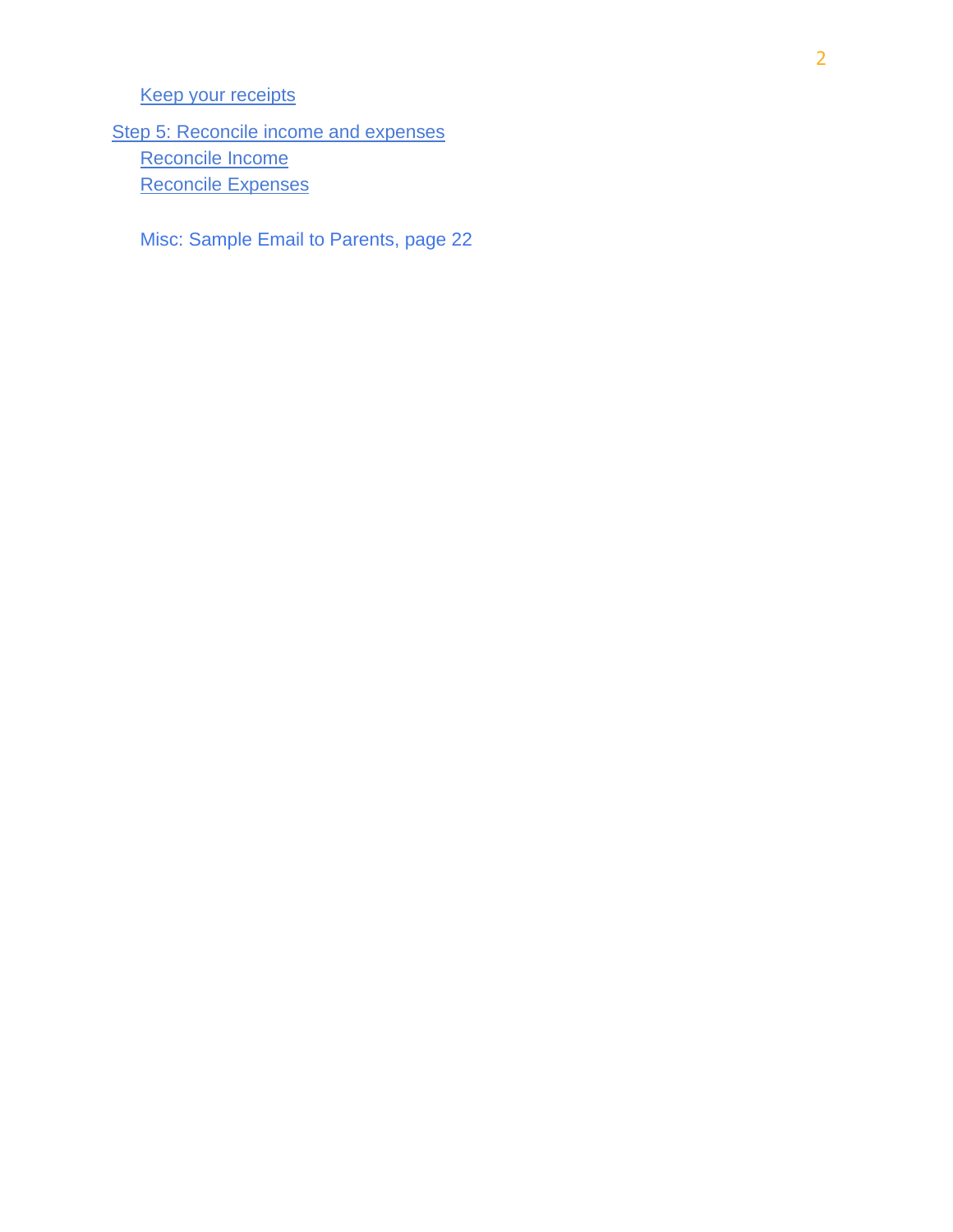## **Overview**

Thank you for volunteering to manage your team's finances! This is an important role for your team and OCSSS, and we rely on volunteers like you to support the team.

The Groundwork system is an all-in-one banking solution, that treasurers will use to collect and track player payments in a team bank account and pay for team expenses using an authorized debit card. This will replace Private Accounts, Venmo, PayPal, Zelle etc. The system provides a fast secure sign-up process, tighter controls of Club policies and, overall better transparency for OCSSS, Treasurers and Parents. It will make it easier to manage the team finances and shield you from personal liability.

Treasurers create a budget and set up team expenses with due dates. Parents are 'invited' to securely sign up for auto payments with ACH or credit/debit cards. Parent's will automatically be charged on the due date removing you from most of the collection hassles!

Additional Benefits of Groundwork include:

- 1. Set-Up banking securely online for new signers, now called Team Assistants-No need to come to the office or send sensitive financial information over email.
	- Set up and receiving debit card takes less than 2 weeks.
- 2. Link to parents checking acct via ACH- no fees incurred to parent or team.
	- Debit/credit card payments accepted with a 3.9% bank fee + .30 per transaction charged to parent paying.
	- Parents have flexibility to change their payment preferences at any time.
- 3. Deposit checks via mobile deposit
- 4. Withdraw cash from ATM's. Hundreds of free options available in the Denver Metro area.
- 5. Pay with check using on line Bill-pay
- 6. Track all income and expenses in one place.
- 7. Eliminate personal liability by using the club's official account for handling team money.
- 8. Eliminates need to send quarterly reports to OCSSS.
- 9. Eliminates use of Venmo or PayPal.
- 10. Ability for Parents to view payments and any invoiced charges- no need to send monthly statements.
- 11. Ability to transfer funds from Team to Team (great for player movement between teams) or from Team to OCSSS.
- 12. Transition to the next Treasurer with ease- no checkbook, no transfer of spreadsheets. Complete history is stored in the system.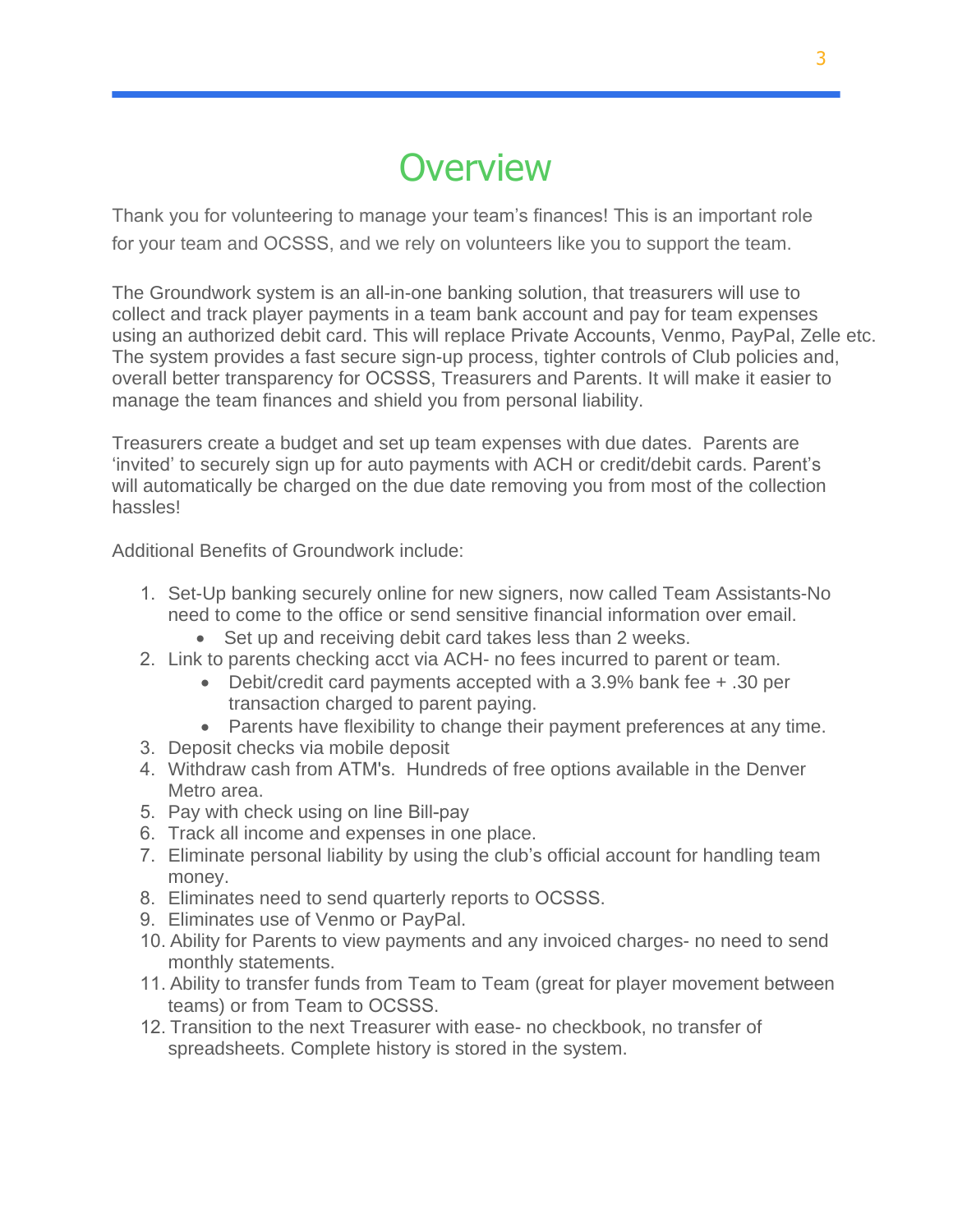This guide will walk you through the step-by-step process of setting up your team in Groundwork. It also includes our club's policies for handling money. Please read it completely.

#### <span id="page-4-0"></span>How it works

OCSSS will set up a Groundwork account for your team and add the team treasurer and team manager as a *Team Assistant*. The account is set up under OCSSS and you will be granted access as an *authorized signer* for banking privileges. You will receive an email invitation and be asked to sign up. Once you are verified as the team assistant, the club will assign you as a cardholder, and provide you with a debit card.

Your Groundwork team bank account is then set up to begin collecting payments and ready for spending on team expenses.

### <span id="page-4-1"></span>Tips in this guide

Throughout this guide, you'll see the following tips and guidelines.

☝**Club Policy.** This is Real's current policy. You may only deviate from it if you have written permission from Real

**Pest Practice.** We strongly recommend these practices to make your job easier.

**Checkpoint**. You'll need to complete these items before you're able to advance to the next step.

**A Deadline**. You need to complete these items on a deadline.

A Pitfall. These are common pitfalls and mistakes we see treasurers make.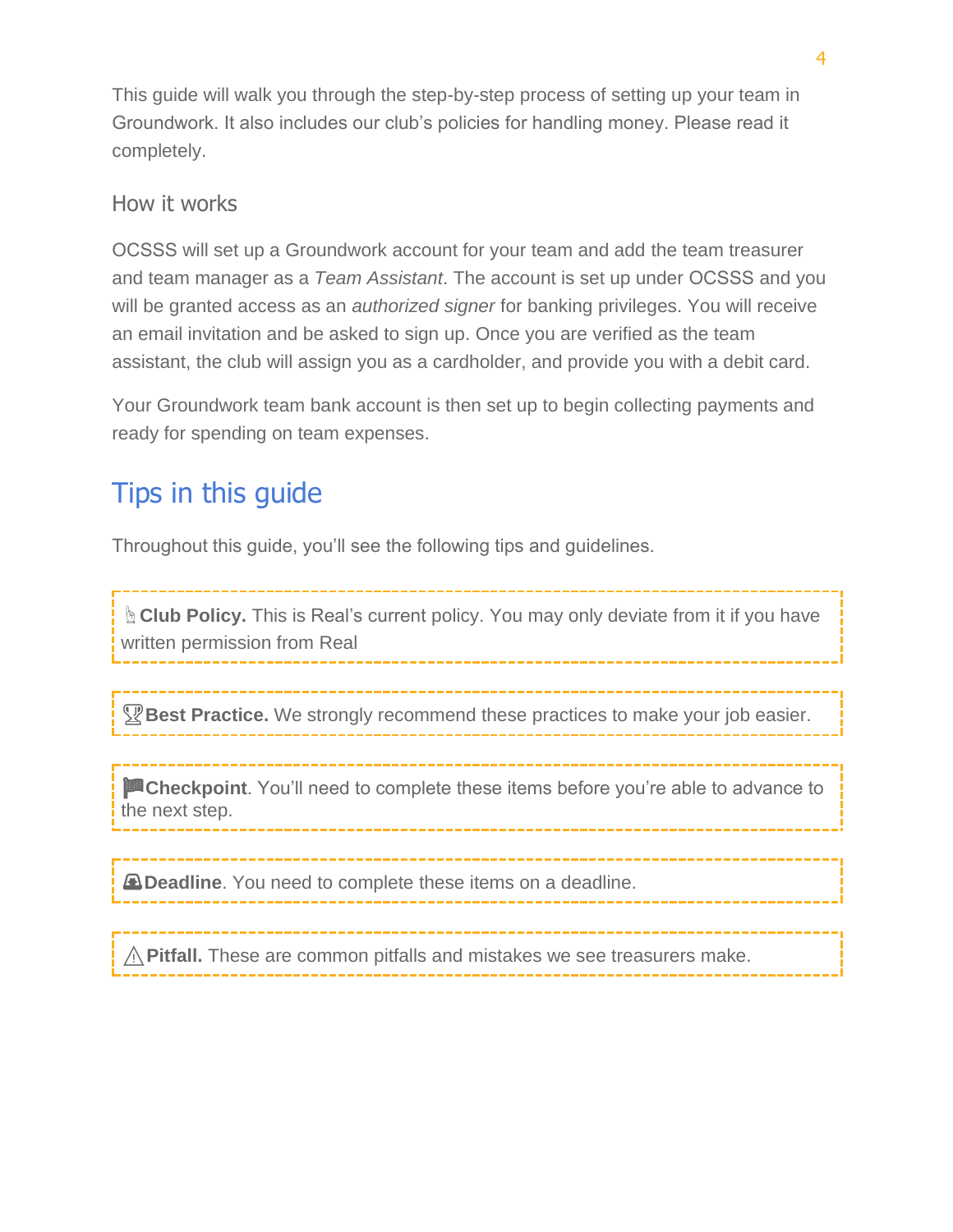### <span id="page-5-0"></span>How to get help

<span id="page-5-1"></span>Getting help from our club.

Your contact at our club is:

Tanya Neidert [tanya.neidert](mailto:tanya.neidert@ocyouthsoccer.com)@ocyouthsoccer.com 407-321-5264 ext.102

When to contact us:

- You have questions about club policy
- You need help or advice working with families
- You need to temporarily increase your debit card transaction limit

#### <span id="page-5-2"></span>If you need help using Groundwork

First, read this document completely and complete the Groundwork tutorial presented to you when you first access your team in Groundwork.

There is a useful Help Center that can be found once you log in. It is located on the farright side of your screen and accessed by clicking on the down arrow under your name.



More Quick Help information can by clicking here: [GroundWork Help](https://help.ground.work/support/solutions/articles/60000670322-getting-started-as-a-team-treasurer)

<span id="page-5-3"></span>If you still need help, contact OCSSS Support ([tanya.neidert@ocyouthsoccer.co](mailto:tanya.neidert@ocyouthsoccer.com)m) or the Groundwork support team using the *chat widget* on the Groundwork website or email [support@ground.work.](mailto:support@ground.work)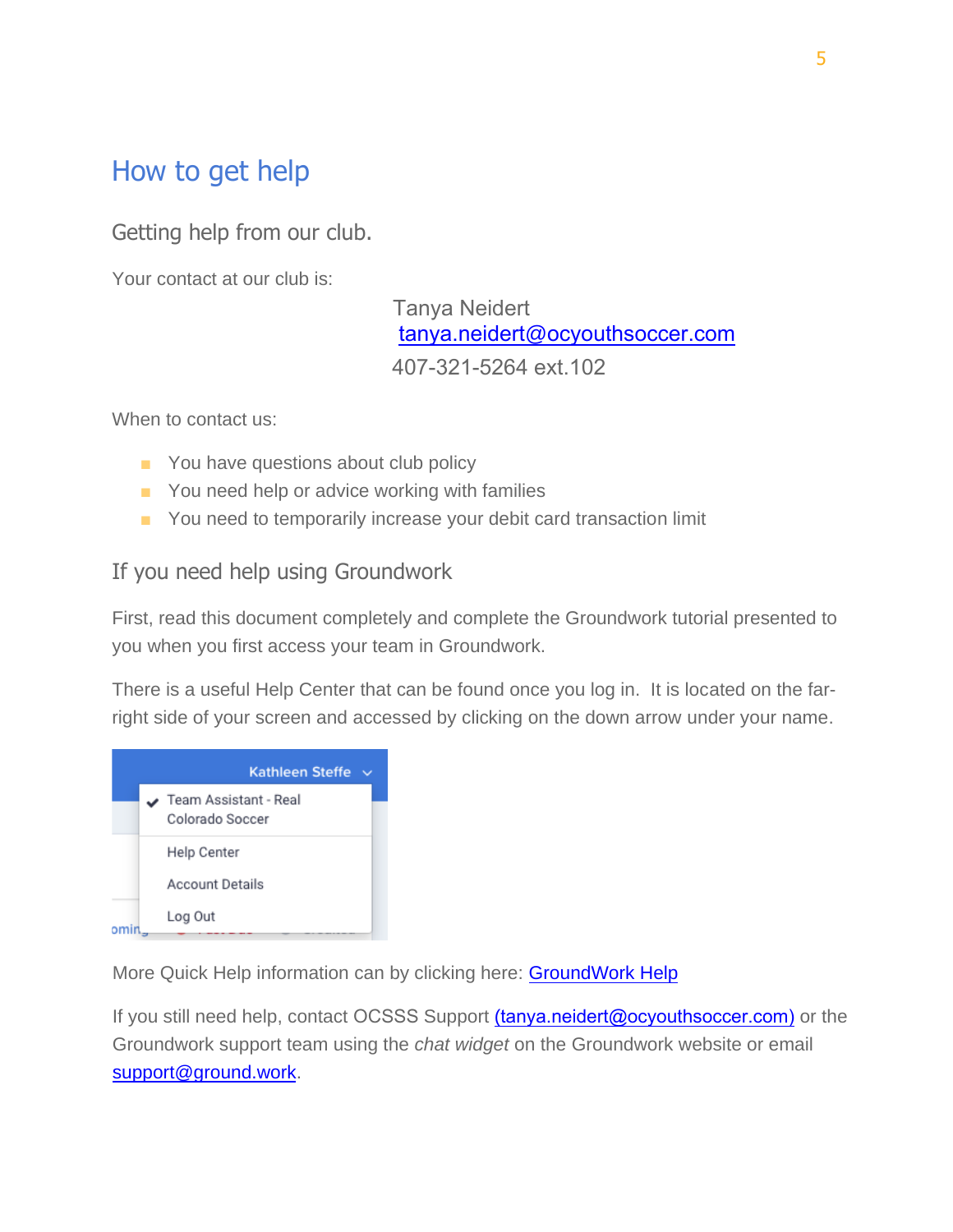#### Club Policies Summary

- All teams are required to use Groundwork to manage team finances. Never deposit funds into any other bank account.
- All team funds need to be tracked in Groundwork. This means nearly all transactions must occur using Groundwork. Fundraising is an exception.
- All families are required to pay team dues electronically through Groundwork.
	- Never accept payments by PayPal, Venmo, etc.
	- Families can request an exemption to pay by cash or check and you will be notified if it is granted.
	- Do not accept cash or check payments from families who have not received this exemption.
- Use your debit card for most expenses. Only use BillPay when the recipient does not accept cards.
- Keep receipts for all expenses, invoices etc. Hand off to the next treasurer or submit to OCSSS at the end of your team's tenure.
- Reconcile all income and expenses on a monthly basis.

#### Cash Policies

- Only handle cash when absolutely necessary
- When you receive cash, first deposit it into your Groundwork account and do not keep it "on hand" for spending. This is important to ensure we have a complete record of team funds and there is a transaction in Groundwork that can be reconciled.
- You have several options for depositing cash:
	- Exchange cash received for a personal check or a cashier's check and deposit it into your Groundwork account
	- Request a cashier's check from the payer and deposit it
	- Deposit cash at a GreenDot location (a \$4.95 fee is charged by GreenDot)
- Only withdraw cash from ATMs when absolutely necessary, for example paying a coach their per diem for travel.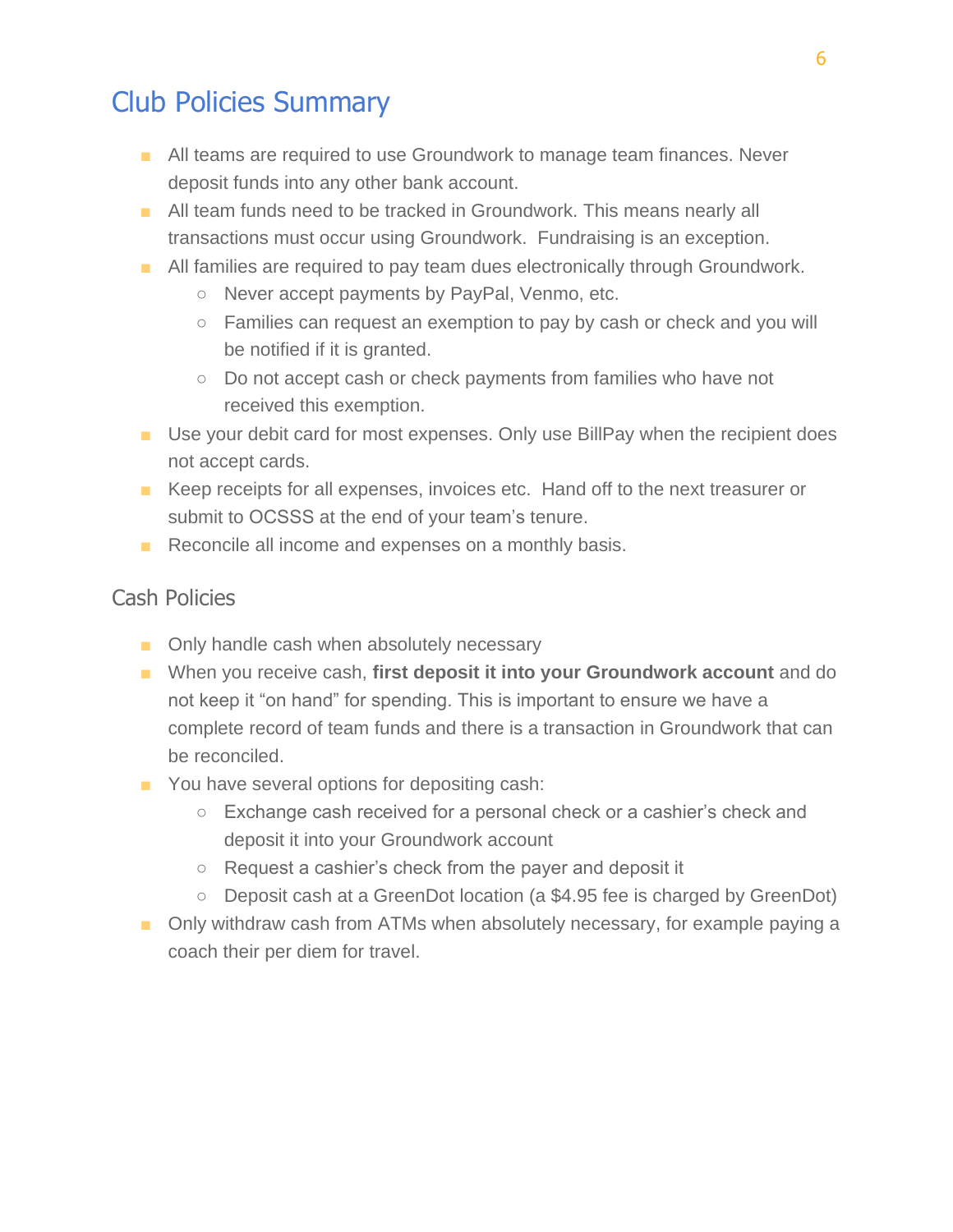### Getting Started with Groundwork- Quick Steps

- 1) Reconcile your current account with your Check Register and Player Summary
	- a. Make sure all current expenses are paid. Any team fundraising money is allocated appropriately.
		- i. Note: GW does not have a good way to track Fundraising \$
		- ii. For a Fundraising family, keep a spreadsheet off line to track excess Fundraising that exceeds upcoming expenses.
	- b. Refund excess funds to parents where appropriate. Due to many cancellations of tournaments, training sessions etc. Many parents may have large sums of money above and beyond the \$50/\$100 min required. Some excess is fine but, be sensitive to parent's financial situations. With GW, you'll be able to collect on-demand and should not need to hold as much. The general idea is to not have Positive balances on accounts but rather collect what is needed and refund if an expense is canceled.
- 2) Sign up with Groundwork via the GW Invite you receive from tanya.neidert@ocyouthsoccer.com. OCSSS will order your debit card immediately after you have been verified. Allow 1-2 days for verification and approx. 2 weeks to receive your card.
	- a. [Double check that your](mailto:realadmin@realcolorado.net) Invite is for the Correct Team, Age/Gender
	- b. Enter your Name, address, DOB and SSN#
	- c. Upload front/back picture of a government issued ID such as your Driver's License.
	- d. Pls follow the instructions for picture upload- this is the most common reason for failure and delay of your set up.
		- i. Minimize any blank space around your picture- you may need to crop/ edit
		- ii. Avoid having your thumb cover a corner.
		- iii. Ensure your Name and DOB match what you manually entered.
- 3) Login to GW with new id and pswd. Click on Your Team Name. Next steps will reference the Main options at the top of page as shown in the picture below-

**Collection, Team Banking, Budget**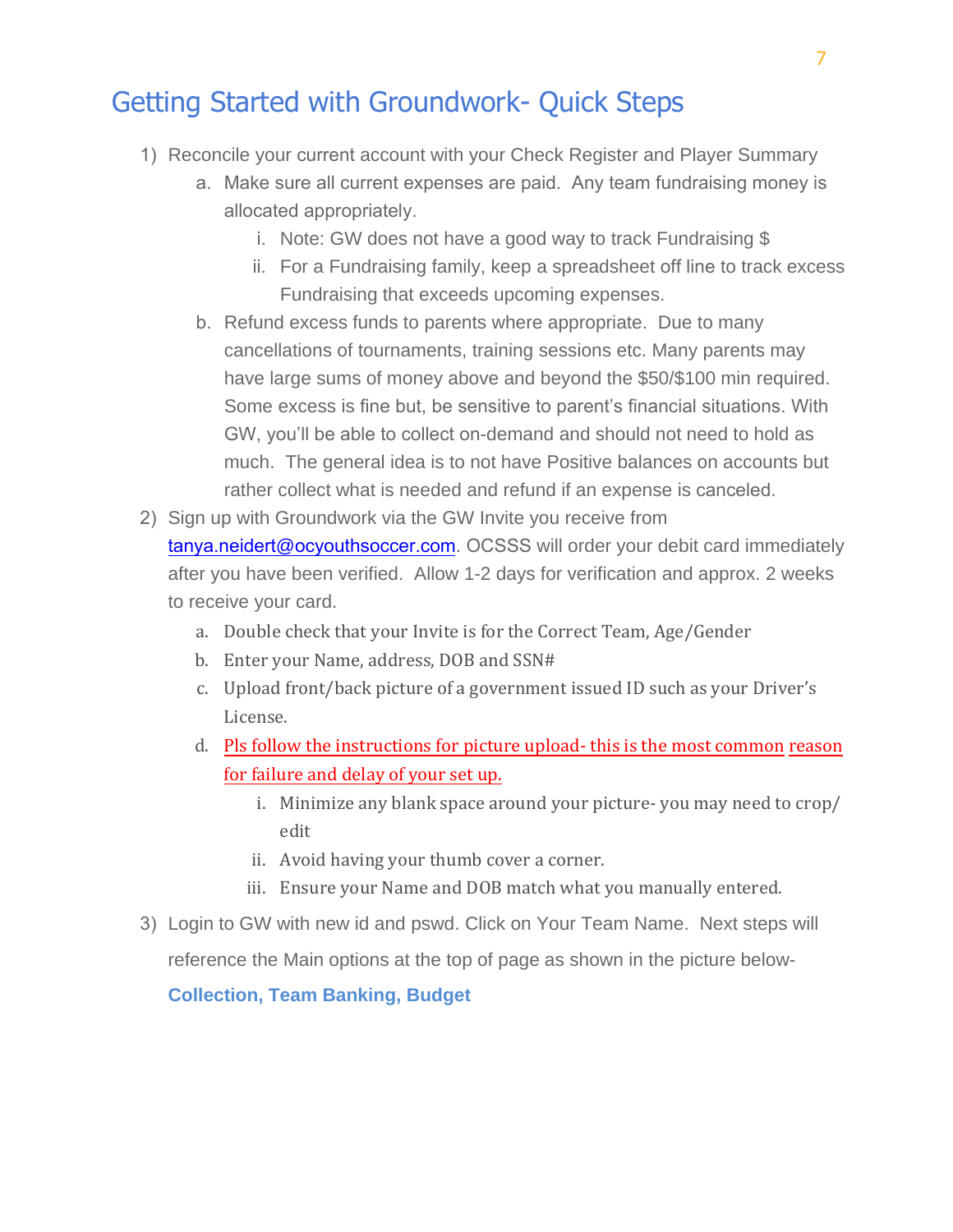| groundance.                                                                                              |                                                                               |                                                                            |        | <b>Selection State</b>             |  |  |
|----------------------------------------------------------------------------------------------------------|-------------------------------------------------------------------------------|----------------------------------------------------------------------------|--------|------------------------------------|--|--|
| ÷<br>$\frac{1}{2} \left( \frac{1}{2} \right) \left( \frac{1}{2} \right) \left( \frac{1}{2} \right)$<br>Ă | <b>Busi Test Account</b><br>Catarana - Barchistown - Ballan - Hormon - Barrow |                                                                            |        |                                    |  |  |
|                                                                                                          | Toshi Dyerylen<br>y UNIVERSITY                                                |                                                                            |        | <b>Common</b><br><b>CONTRACTOR</b> |  |  |
| $\frac{1}{\pi}$                                                                                          | Turney, 1974-2003 - ER/SE2221<br>and control and control                      | Total                                                                      | 811340 | Peterson's Technolicky             |  |  |
|                                                                                                          |                                                                               | Proposition 21.00-                                                         |        | Fourteen Processing Analysis       |  |  |
| 54,000                                                                                                   |                                                                               | Income MAKER                                                               |        | Equivalent exclusive (P)           |  |  |
| - -                                                                                                      |                                                                               | histing  Little                                                            |        |                                    |  |  |
| $-16$<br>Analysis of                                                                                     |                                                                               | $\begin{array}{ c c c c c c } \hline & \text{570.88} \\\hline \end{array}$ |        |                                    |  |  |

- 4) Activate your new GW debit card upon receipt. Note, you will not receive a checkbook. Use the BillPay feature to send checks.
- 5) Wrap up your current account if applicable.
- 6) Create a budget with expenses for your team.
	- a. Go to: Budget/Expenses Budget. Add Budget Item (Blue link at bottom)
		- i. Start with the Min \$ Balance \$50 or \$100 depending on team level
		- ii. Add OC Cup 2021 (all OCSSS teams expected to participate)
			- 1. Set due date to Sept. 1st.
		- iii. Add any additional known expenses for the Season. Ex. Indoor training, other tournaments etc. Note: Expenses, due dates and amounts can be easily changed at any time
		- iv. Note: Always make your Payments REQUIRED. The system allows for you to check Optional and parents will opt out if given the choice (true story with our test teams)
- 7) Create your Player Roster.
	- a. Go to: Collections, ADD Player (Blue link at bottom). You can copy/paste your entire roster from a spreadsheet (Bulk Upload) or add individually. You will also want to add a Player called Slush/Team for any place holders; unclaimed Fundraising etc. as was done with the spreadsheets
- 8) Add individual Payment Schedule for Each Player. Each Player will start with the expenses you just added. Now edit them as needed.
	- a. Got to: Collections/View Payment (at bottom), Edit Payment Schedule
	- b. Add any funds to individual Player Accounts against each individual expense.
		- i. This will show as a Credit Memo against that expense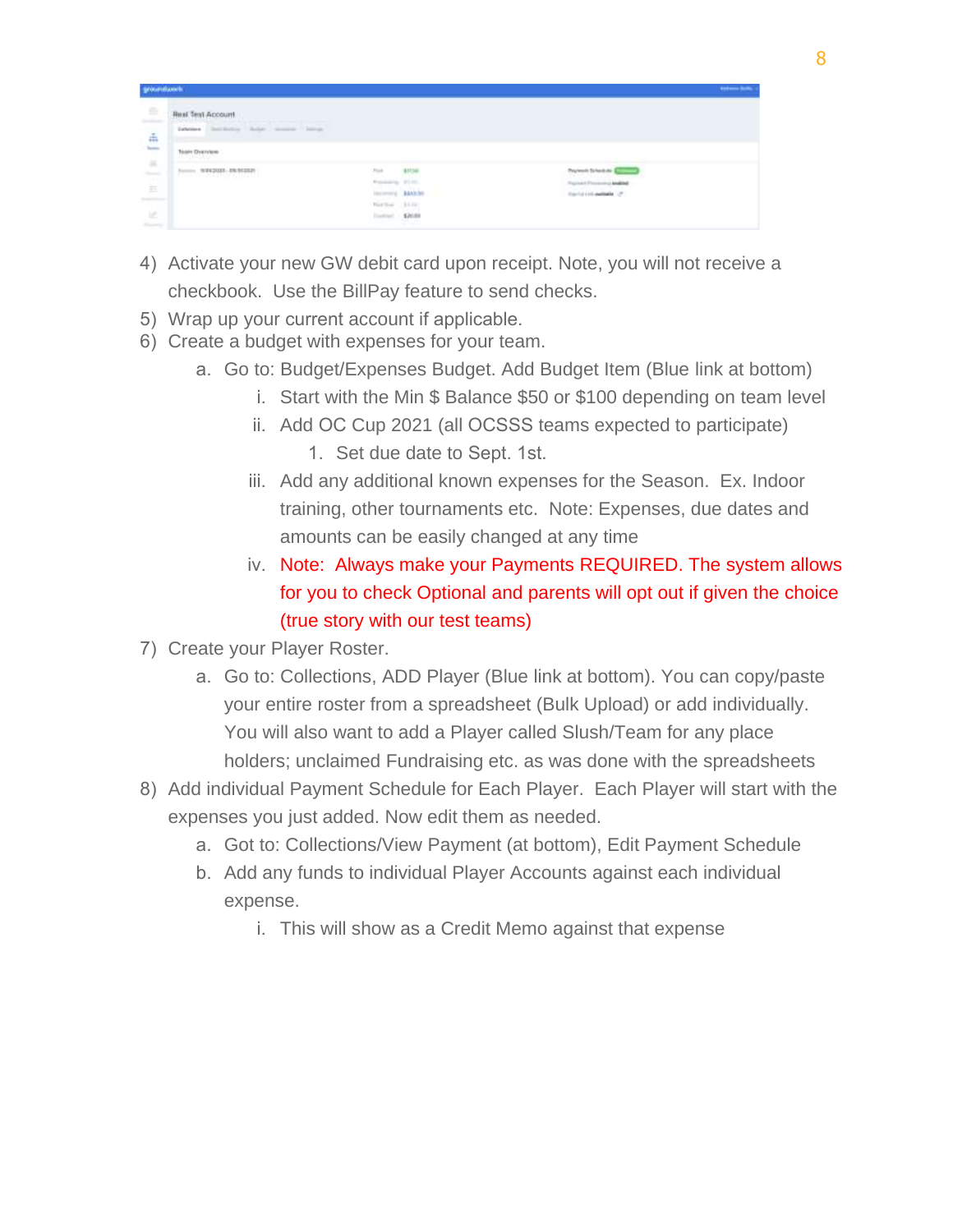- c. Start with the Min Balance and then continue to apply funds in order of each expense due date.
- d. Any excess funds will be in your Team Banking and stay as Un-Settled
	- i. You may want to keep a spreadsheet or notes on the side so that you know where to apply those funds when future expenses arise.
- 9) Publish the Payment Schedule
	- a. When you are done adding payments and your standard payment schedule is defined, click Publish. Your Payment Schedule will be in Draft Mode until you Publish. Once Published, Parents will receive communication regarding their invoices.
- 10) Invite Parents to securely add their ACH/card info for payments
	- a. Go to: Collections/Send Invites (Orange link at bottom)

⚠️**Pitfall.** To avoid having Parents create a duplicate Player account, make sure that the Disable box is checked for the Sign-Up Link in your Settings tab. You want Parents to sign up via your email invite only. During the team set up process, OCSSS has set that option to Disable in advance. Do not change!

- 11) Manage Team Finances
	- a. Got to: Team Banking. You'll see Available Balance and below that options to **Settle Transactions / Pending Transactions / Statements**
	- b. Deposits not completely allocated to Players will show in the unSettled Transactions section and will be highlighted in Yellow. Click on the down arrow to the right apply/reconcile those funds to Player Accounts
	- c. NOTE: The system does not reconcile against your Budget. i.e if you have 10 players and a \$850 tournament expense and somehow didn't charge 1 player there will be no notification of the \$85 difference between the budget and your player accounts.
		- i. The system will only track Money IN and Money Out
- 12) Limitations and work around
	- a. GW does not have the ability to track Fundraising vs General
		- i. Always note in the Memo verbiage such as Fundraising-X and note the specific fundraiser for the X
		- ii. For heavy fundraisers, you will need to keep a separate spreadsheet to track the fundraising dollars in excess of their known expenses. You will deposit funds in your Team Banking, but any excess will stay as Unsettled. Once new expenses arise, you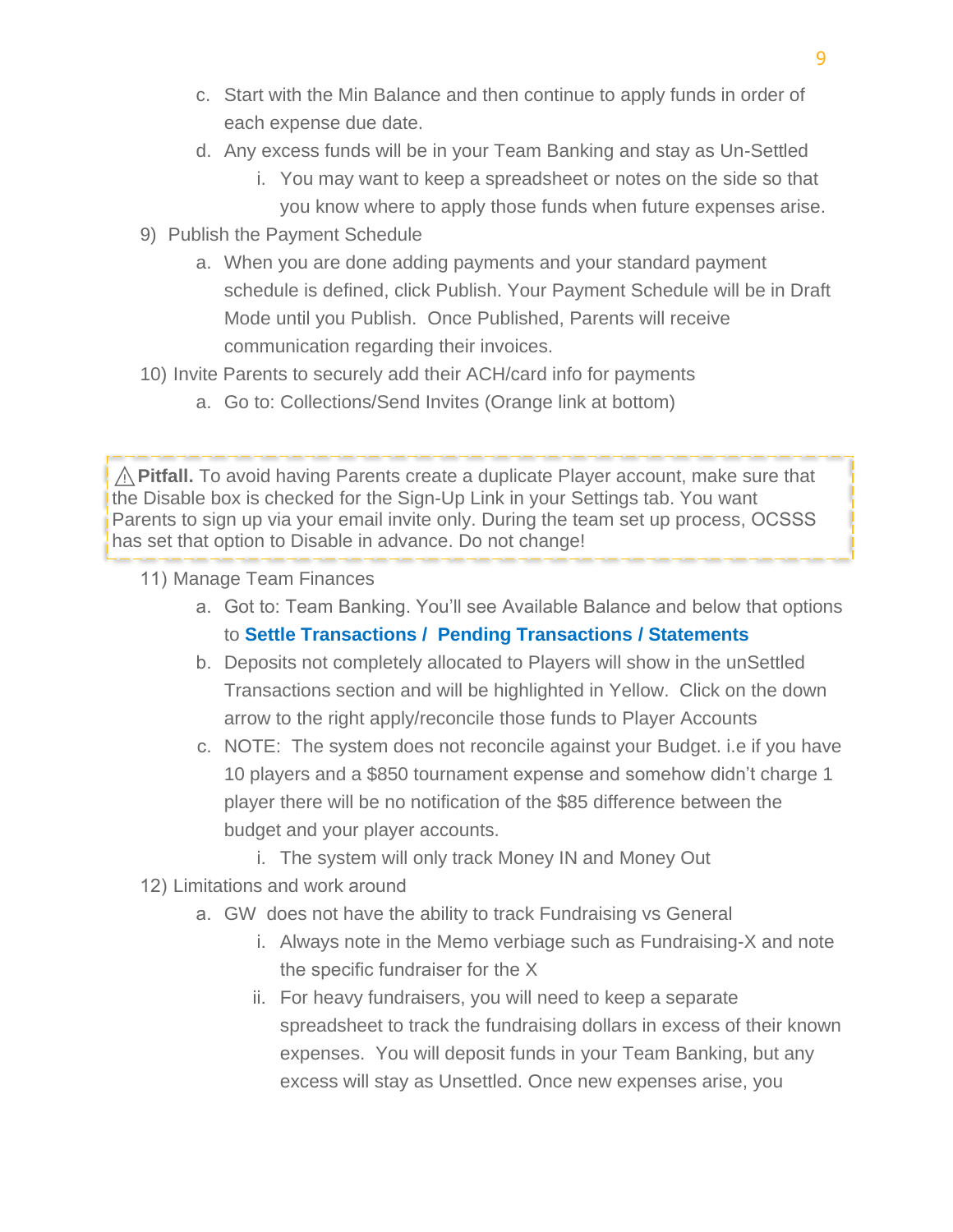can then move the funds to the Player Account and continue to reconcile the Un-Settled.

- 13) The system will not allow a Positive Balance for a Player
	- a. Similar to 12.a.ii, you'll deposit any funds, but they will remain as Un-Settled until new expenses occur.
- 14) Note: You can't Settle a Deposit until funds clear the bank~ 2-3 days- again, they stay in Un-Settled until they are available
- 15) ACH. Team accounts have No ACH capabilities (no routing #). For teams set up with ACH payments, you'll now use the GW BillPay function.

Please continue to read the rest of the document for more detailed information. More Quick Help information can by clicking here: **GroundWork Help**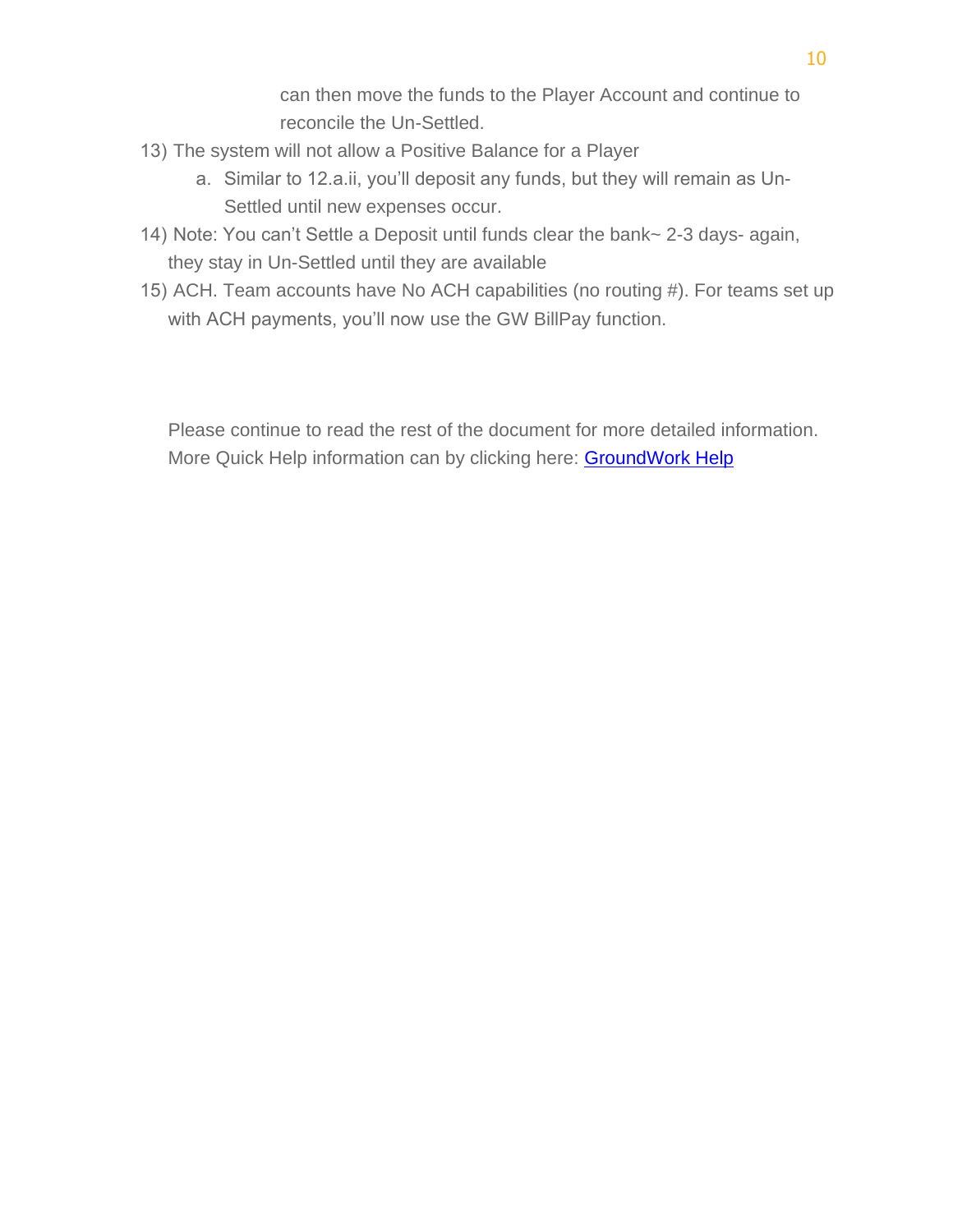## Step 1: Budget for expenses

| Category *                  | Tournament Entry Fees |   |
|-----------------------------|-----------------------|---|
| Budget Item Name *          | Summer Showcase       |   |
| Amount +                    | 3<br>950              |   |
| <b>CONTRACTOR</b><br>Date * | 07/15/2020            | 首 |

The first thing you need to do is create your team's budget at the beginning of the season. Many teams may not have the need or ability to budget for the season. You can still use this feature for the Min Balance Policy and on a case-by-case situation for any expenses.

When you're budgeting, follow these guidelines:

- 1. Budget upfront for as much as possible
- 2. Overestimate expenses
- 3. Travel teams may want to set a recurring invoice of \$200 every 3 weeks or something similar to always have funds available
- 4. Have a goal of having just a little excess money at the end of the season
- 5. This will help minimize frustration with families, so they know what to expect at the beginning of the season and they will not feel like you're constantly asking for money.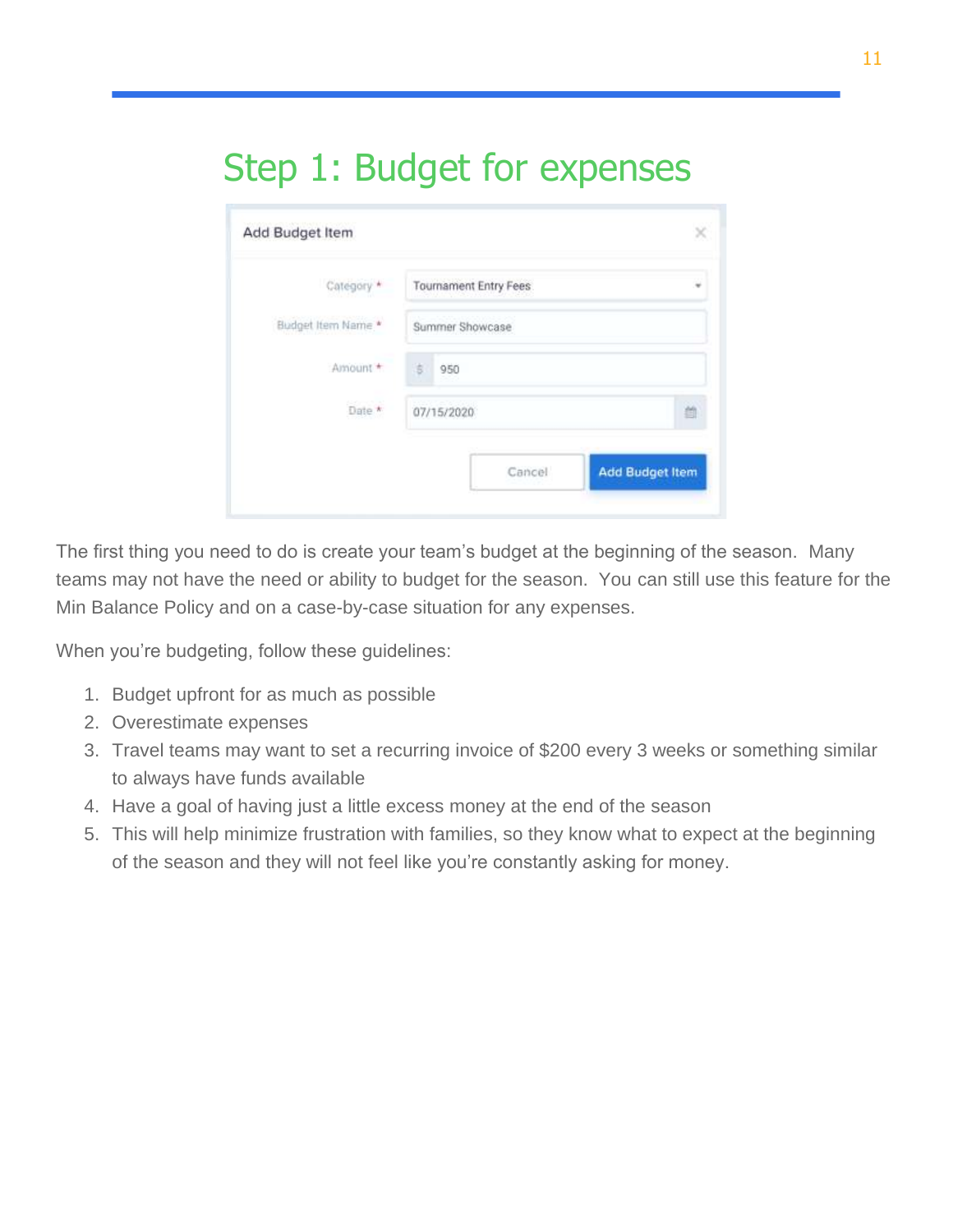### <span id="page-12-1"></span><span id="page-12-0"></span>Building your budget with Groundwork

Go to the *Budget* tab in your Groundwork team and then to *Expenses Budget*. Here you can add *budget items* for each expense you expect to incur. Try to include as much as possible, even if they are guesses.

**Pest Practice.** Tips for setting up your budget:

- Provide as much detail in the budget item description as possible. For example, label each budget item by the tournament it applies to: *Summer Showcase - Hotel Rooms*.
- Use one budget item per expected transaction (whenever possible). For travel, you can use broad categories such as: Registration Fee, Airfare, Travel Expenses. This will make it easier to refund a Tournament Fee or Airfare if the tournament is cancelled. You'll be able to remove the Travel expense completely.
- A General Guideline for budgeting travel is to invoice \$100/day/playerexcluding airfare and tournament fees which are typically known and paid in advance. Increase amount to \$125/day/player for higher rent areas such as San Diego, Seattle etc. Better to plan for a little more vs be short on funds. Excess funds are easily refunded back to the parent vs ACH.
- OCSSS has set up a list of the commonly used Budget categories- pls contact tanya.neidert@[ocyouthsocce](mailto:tanya.neidert@ocyouthsoccer.com)r.com if there is need for additional categories

### <span id="page-12-2"></span>Update your budget throughout the season

If you have new anticipated expenses, add budget items throughout the season so you know how much more to collect and can track your actual expenses against your budget.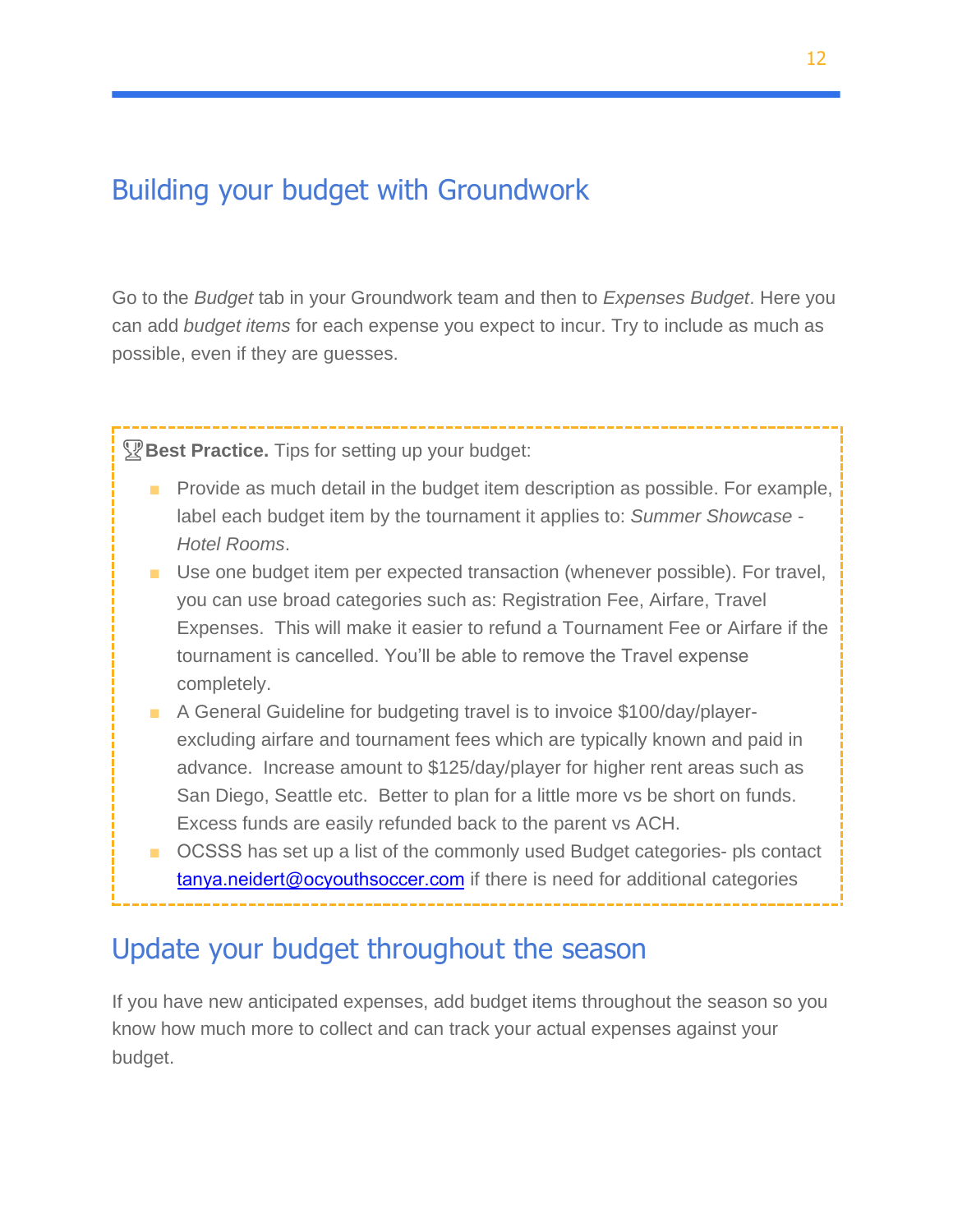## <span id="page-13-0"></span>Step 2: Budget for dues (income)

| Payment Schedule         |            |             |        |             |           |
|--------------------------|------------|-------------|--------|-------------|-----------|
| Payment Description      | Due Date   | You Receive | Fees @ | Parent Pays | Optional? |
| <b>Team Dues Deposit</b> | 06/01/2020 | \$250.00    | \$0.00 | \$250.00    | Required  |
| July Team Dues           | 07/01/2020 | \$200.00    | \$0.00 | \$200.00    | Required  |
| August Team Dues         | 08/01/2020 | \$200.00    | \$0.00 | \$200.00    | Required  |
| Showcase Entry Fee       | 08/15/2020 | \$50.00     | \$0.00 | \$50.00     | Required  |

### <span id="page-13-1"></span>Create a payment plan

Based on your budgeted expenses for the season, plan out how much money you need to receive and when to pay your team's expenses.

- 1. Get money in earlier than you need it (as some parents may still pay late)
- 2. Collect more than you need and have the goal of having a little extra money at the end of the season (some payments may be missed, or you may lose a player)

Sometimes you won't know your expenses all up front. Try to budget for as much as possible. When new expenses are anticipated, you can update your budget and add dues throughout the season.

☝**Club Minimum Balance Policy:** ECNL & MLS NEXT Teams are required to carry a balance of \$100 per player in their team account. All other competitive OCSSS teams are required to carry \$50. The minimum balance should be viewed as a reserve for unexpected or last-minute expenditures or emergencies that the treasurer must pay. This money is not used for expenses that have been planned and already explained to parents with deadlines for which they are due.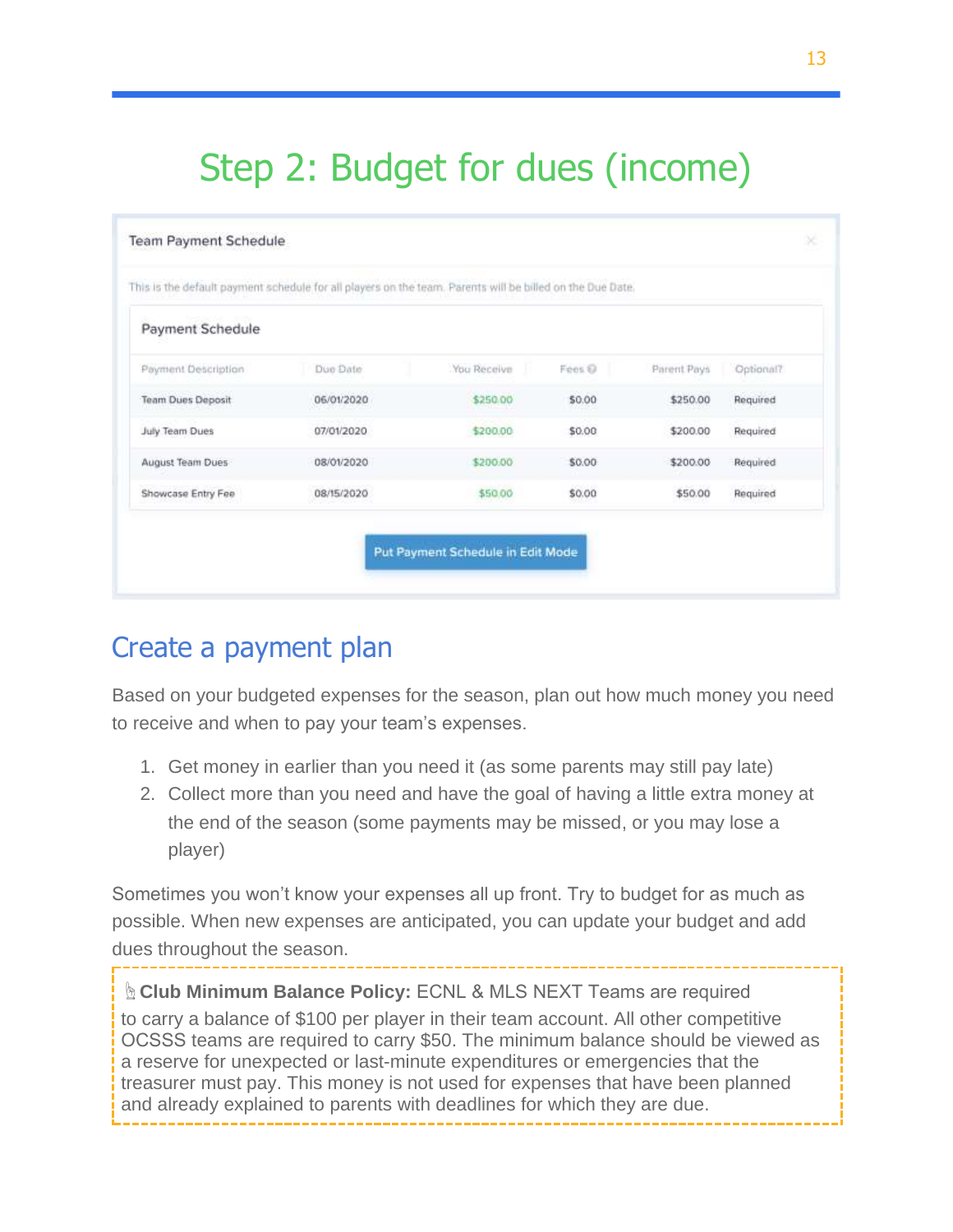## <span id="page-14-0"></span>Setup the payment schedule

The *payment schedule* in Groundwork is the standard set of payments that you plan to collect from each player throughout the season. Add each payment as a separate installment in the payment schedule, along with the billing date for each payment. The billing date is the date the parents will actually be charged for the payment through the system.

If you don't know all of the payments ahead of time, fear not - you can still add [payments mid-season.](https://help.ground.work/support/solutions/articles/60000660897-how-do-i-add-edit-payments-mid-season-after-payment-schedule-is-published-) Be sure to *Publish* your payment schedule before adding players.

⚠️**Pitfall.** Set up your payment schedule in Groundwork first, *then* add players. This will automatically give players a copy of the payments in the payment schedule when you add them. That way you don't have to set them up one-by-one.

#### <span id="page-14-1"></span>Add players and send invites

After you publish your payment schedule, you can then start [adding players](https://help.ground.work/support/solutions/articles/60000660909) to your team. When you add them to the team, the payment schedule will automatically be added to their account. You then have the opportunity to [customize player payments](https://help.ground.work/support/solutions/articles/60000660894-how-do-i-customize-payments-for-a-player-) as needed. The Groundwork help section can guide you through unusual cases like allowing [two parents to pay](https://help.ground.work/support/solutions/articles/60000660898-allowing-two-parents-to-pay-separately-for-one-player) separately for one player.

Note: remember to Add a Player for Slush/Team account to put extra deposits for unclaimed rebates or other placeholders of expenses/deposits.

Once you've added players and customized their payments, you can send email invitations for them to sign up. Each family will receive a private invitation to sign up for their payments which only they see.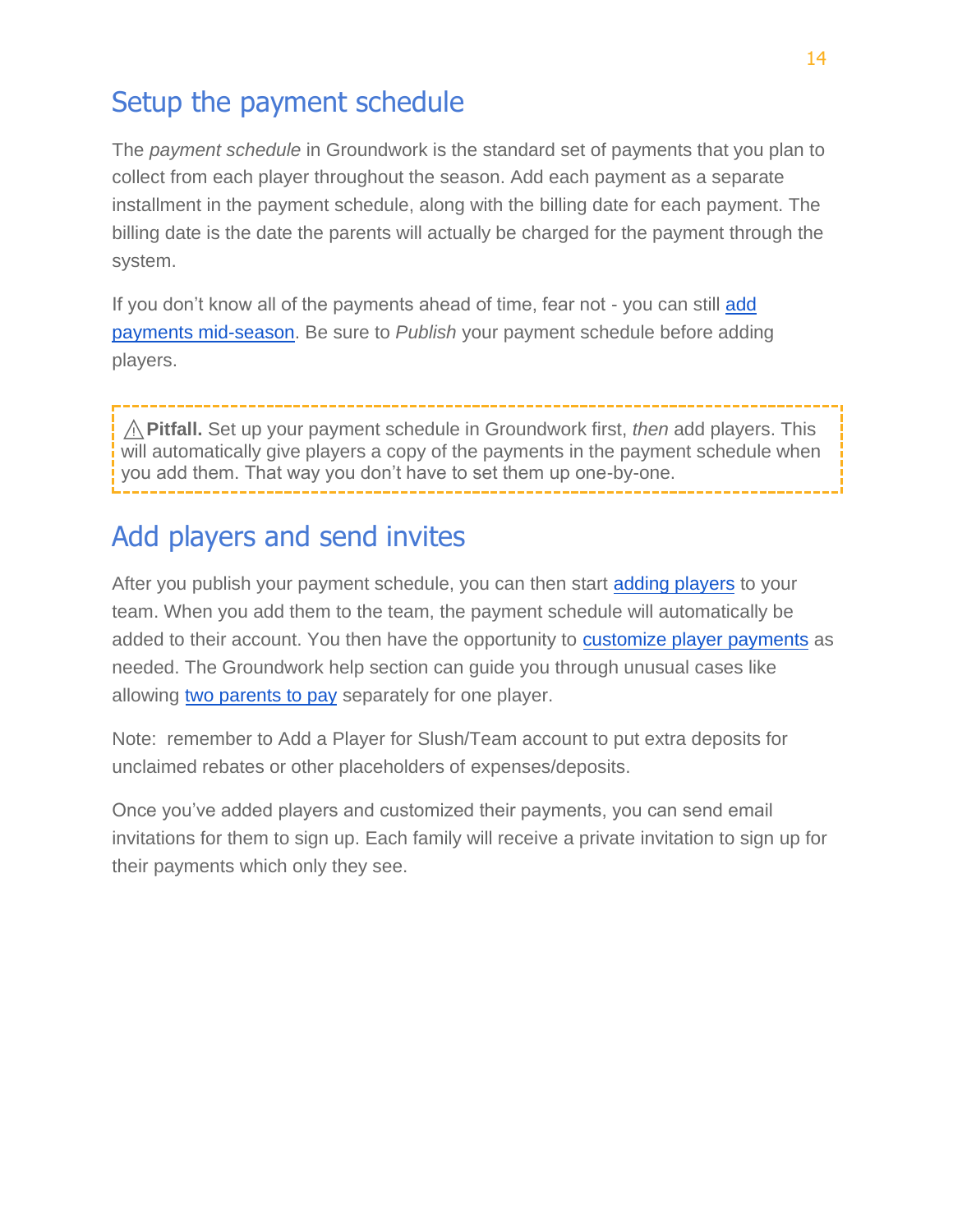## Step 3: Get Families Signed Up

<span id="page-15-0"></span>

| o | Player<br>٠         | Status.                  | ÷. | Paid 0 | Processing $\Rightarrow$    | Upcoming #                                 | Past Due |
|---|---------------------|--------------------------|----|--------|-----------------------------|--------------------------------------------|----------|
| O | Johnny Jones        | Not Signed Up Current    |    | \$0.00 | \$0.00                      | \$700.00                                   | \$0.00   |
| o | Rowan McLoughlin    | Not Signed Up<br>Current |    | \$0.00 | <b>CONTRACTOR</b><br>\$0.00 | \$700.00                                   | \$0.00   |
| ю | <b>Sammy Parret</b> | Not Signed Up Current    |    | \$0.00 | \$0.00                      | <b>Service Angels for News</b><br>\$700.00 | \$0.00   |

Getting families signed up to Groundwork is the most important thing you can do to minimize your workload as a treasurer. Families who sign up are able to manage and pay their dues through an online portal and receive automatic reminders about new payments that you add. Groundwork also sends automatic reminders for upcoming and past due payments, so you don't have to.

**☝Club Policy:** Our club's policy is that families are required to sign up to Groundwork and pay their team expenses online. If a family is unable or unwilling to pay online, they must receive an exemption from the club in order for you to accept cash or check payments from them. Never accept electronic payments outside of Groundwork.

Once you send email invitations, families will be able to sign up on Groundwork, add a payment method and pay for their expenses. Families can pay for free with their checking account or pay by card and pay additional card processing fees. There are no processing fees for the team. Families can also choose to enroll in automatic payments for their expenses or pay them all up front. If they choose to enroll in automatic payments, families can turn-off autopay after they sign up.

#### <span id="page-15-1"></span>Depositing cash and checks

You can deposit checks to your Groundwork account by using the *Mobile Deposit* feature and taking a picture of the check.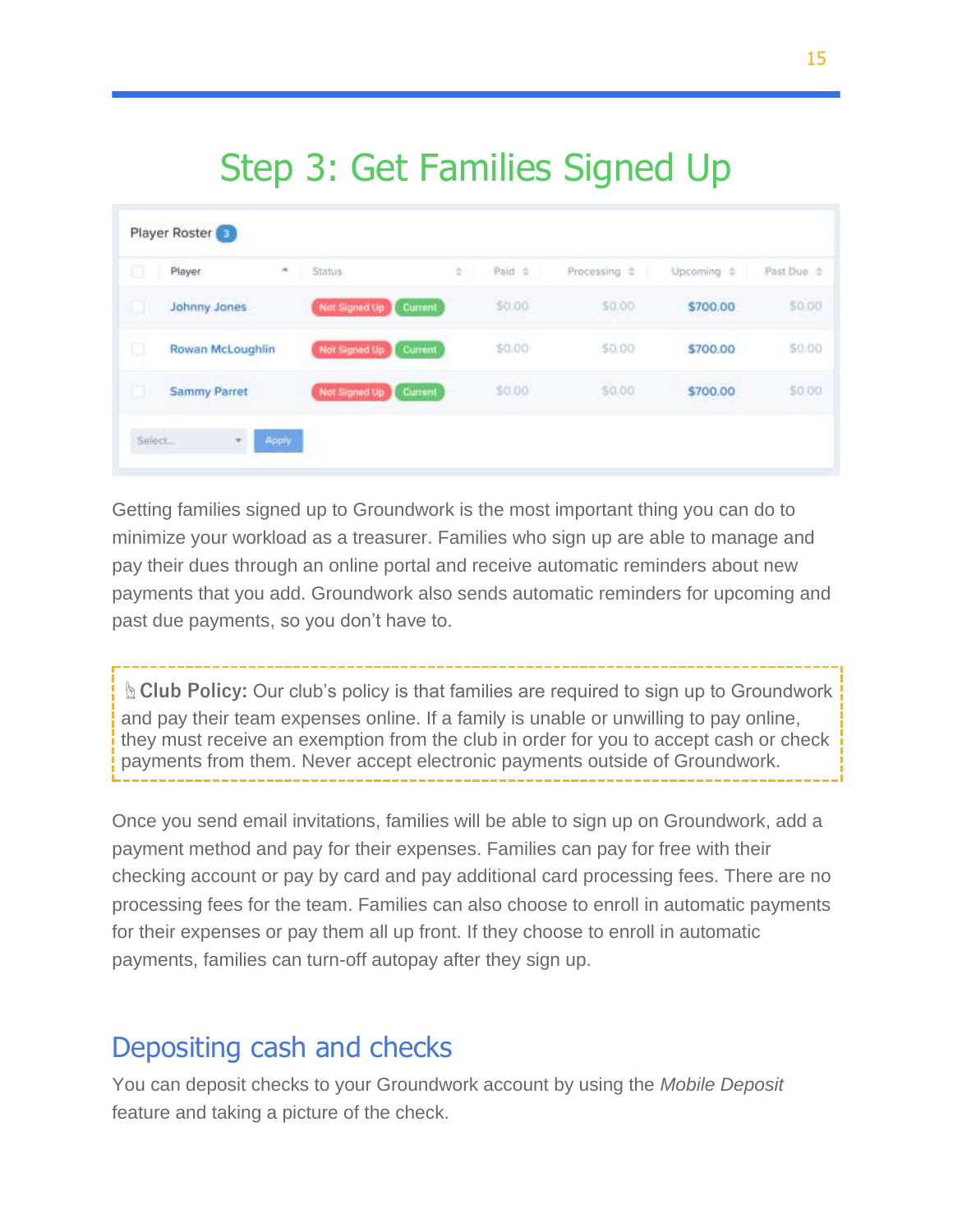⚠️**Pitfall.** Checks should be made payable to **OCSSS** not to the name of the team as we have done in the past.

When accepting cash, you have two options for depositing funds into your Groundwork account:

- 1. You can deposit cash using [GreenDot](https://www.greendot.com/for-people/deposit-money/add-cash) at over 90,000+ retailers nationwide, and a deposit fee of \$4.95 will apply.
- <span id="page-16-0"></span>2. You can exchange the cash for a personal check or cashier's check and mobile deposit the funds into your account.

### Payment processing times

Electronic card and eCheck (ACH) payments and check deposits clear within 2-3 business days. Cash deposits through GreenDot are available within minutes.

Note: You cannot apply funds to a Player account until your check clears. Funds will stay as

### <span id="page-16-1"></span>Returned items and chargeback fees

#### <span id="page-16-2"></span>Returned items

ACH transactions or mobile deposits that are returned for any reason (e.g. insufficient funds, payment stopped, incorrect account and routing number, etc) will incur a \$25 bank fee. Groundwork automatically adds \$25 to the player's invoice to help recoup this cost to the team the next time they pay.

#### <span id="page-16-3"></span>Card chargebacks

While rare, card transactions can be disputed by the payer and the funds are automatically removed by the card network. Chargebacks incur a \$25 fee. To avoid chargebacks, it's important to work closely with families when they request a refund or if they leave the team unhappy.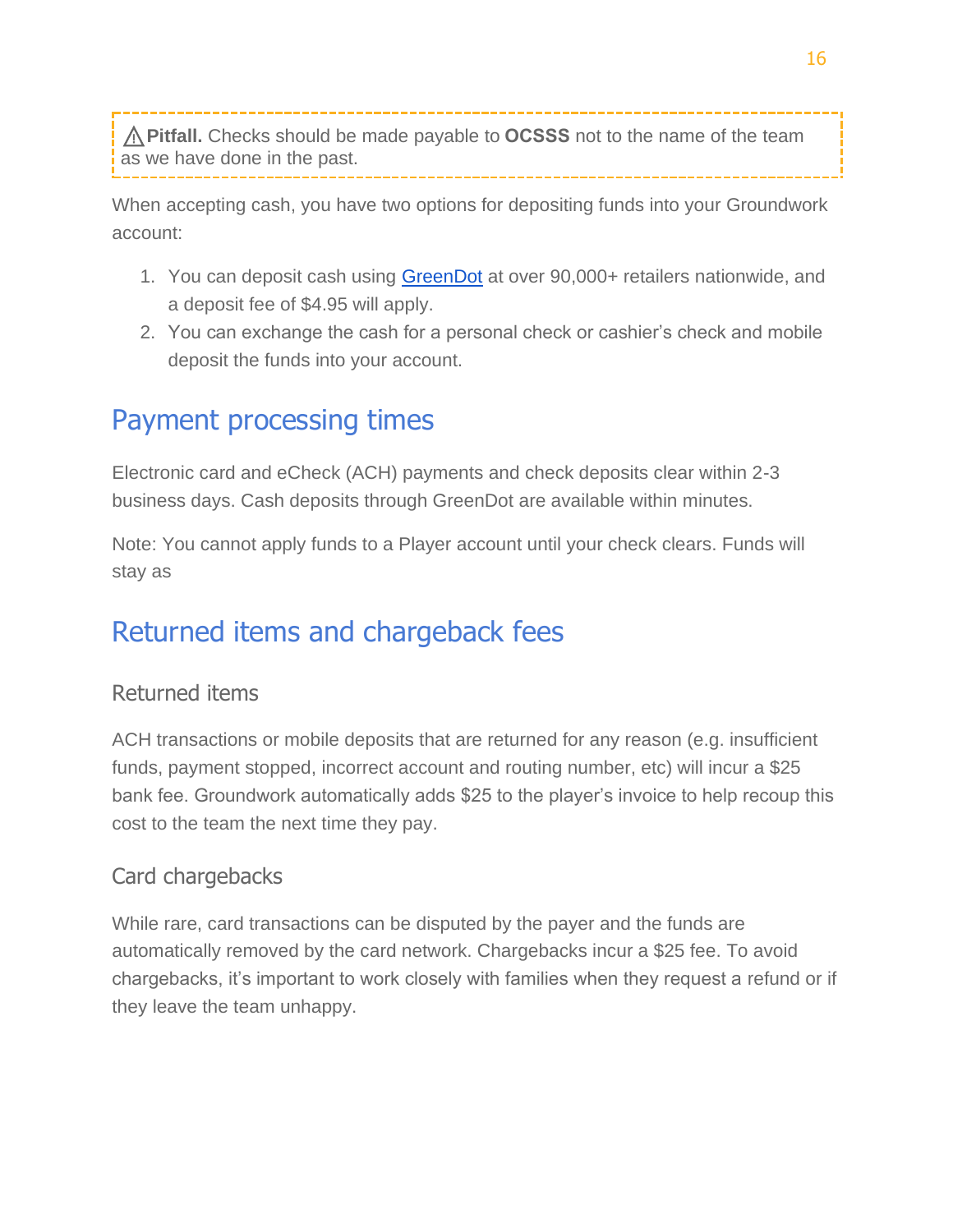## <span id="page-17-0"></span>Step 4: Pay for expenses



After you sign up for a Groundwork account, our club will provide you with a debit card within about two weeks. You can use it to pay for team expenses.

**Checkpoint:** Your team will need to be set up before you receive your debit card. Cards will be mailed to the OCSSS office and we will email you when it is available for pick up.

## <span id="page-17-1"></span>Using your debit card

Using your debit card should be your primary method of payment for your team.

When you activate your card, you will be asked to set a PIN number that will be used when making purchases in-person.

The billing address for your debit card is the club's address:

**1900 Seminole Soccer Loop Sanford, FL 32771**

<span id="page-17-2"></span>Hotels and Car Rentals

Hotels and car rental companies require a card to place a hold for incidental expenses and liability. A hold will temporarily make a certain amount of funds unavailable. In many cases you can use your Groundwork debit card. Keep in mind that the funds on hold will be unavailable for use until the hold is released.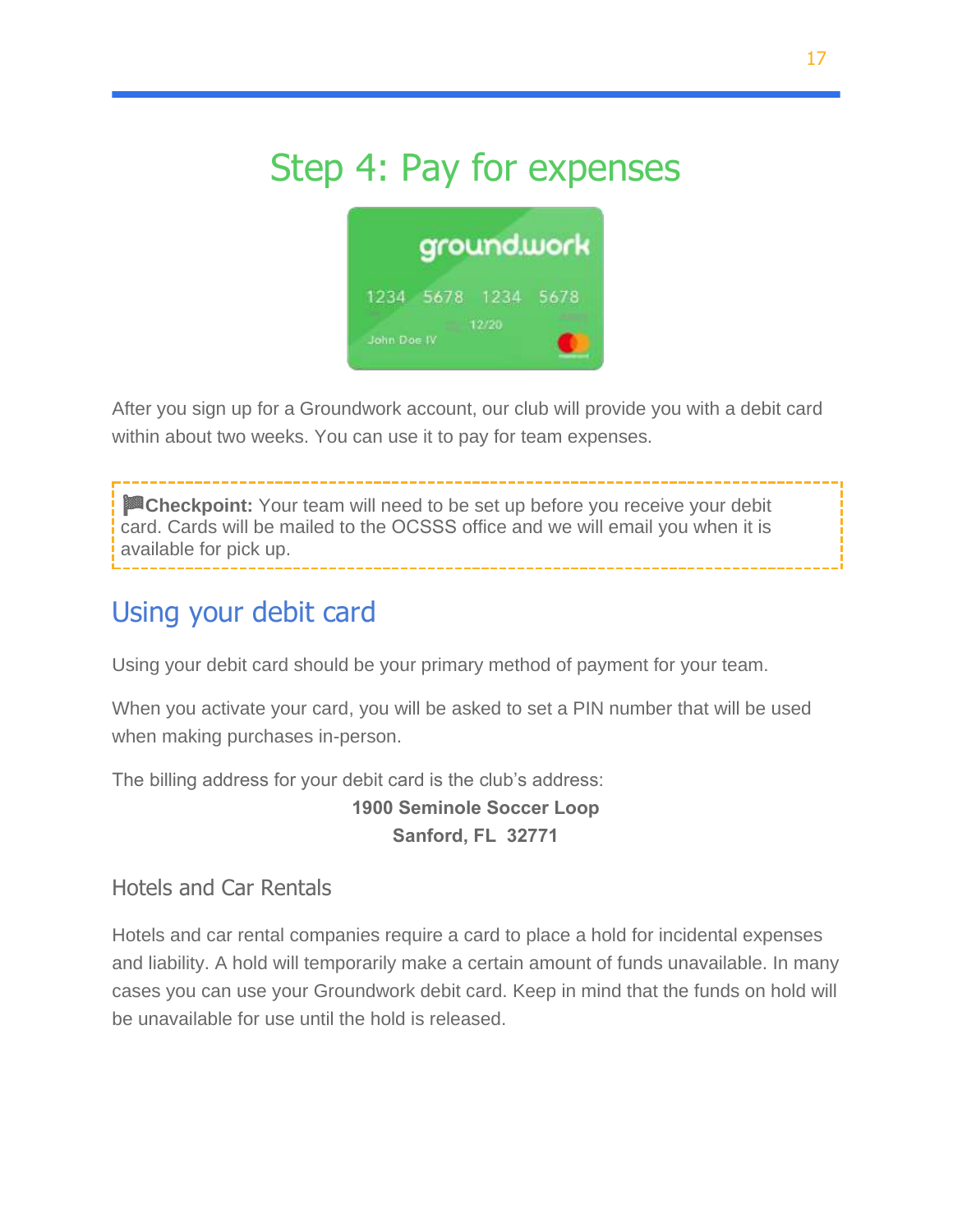In some cases, hotels and car rental companies will require a credit card. In these cases, you may use your personal credit card to provide the hold and instruct the agent that you would like to pay the bill using your Groundwork debit card.

#### <span id="page-18-0"></span>Requesting higher limits

The default daily spending limit on your debit card is \$2,000. If you need to make a larger purchase, please request a higher limit from the club and provide your reason for needing this. We can raise the limit as high as \$10,000 per day temporarily.

#### <span id="page-18-1"></span>Reporting a lost/stolen card

If your card goes missing, immediately deactivate your card from within the Groundwork web app. You can also call the number on the back of your card to report it stolen.

#### <span id="page-18-2"></span>Unauthorized transactions

Your Groundwork debit card is protected by Mastercard's [Zero Liability Protection](https://www.mastercard.us/en-us/personal/get-support/zero-liability-terms-conditions.html) meaning that you are protected against unauthorized transactions if you use reasonable care in protecting your card from loss/theft and report unauthorized transactions promptly.

If you see unauthorized transactions, report them immediately by filing a dispute from within the Groundwork web app.

⚠️**Pitfall.** Never write your PIN or ZIP code on the card. This would not be reasonable care to protect against fraud.

#### <span id="page-18-3"></span>Foreign transactions

By default, your Groundwork debit card will only work in the U.S.

## <span id="page-18-4"></span>When to use BillPay

When you are unable to pay by debit card, you have the ability to mail a check to a recipient through Groundwork. Checks arrive to the recipient in 8-10 business days.

We recommend only using BillPay only when paying by card is not possible, for example:

■ Paying for tournaments that don't accept cards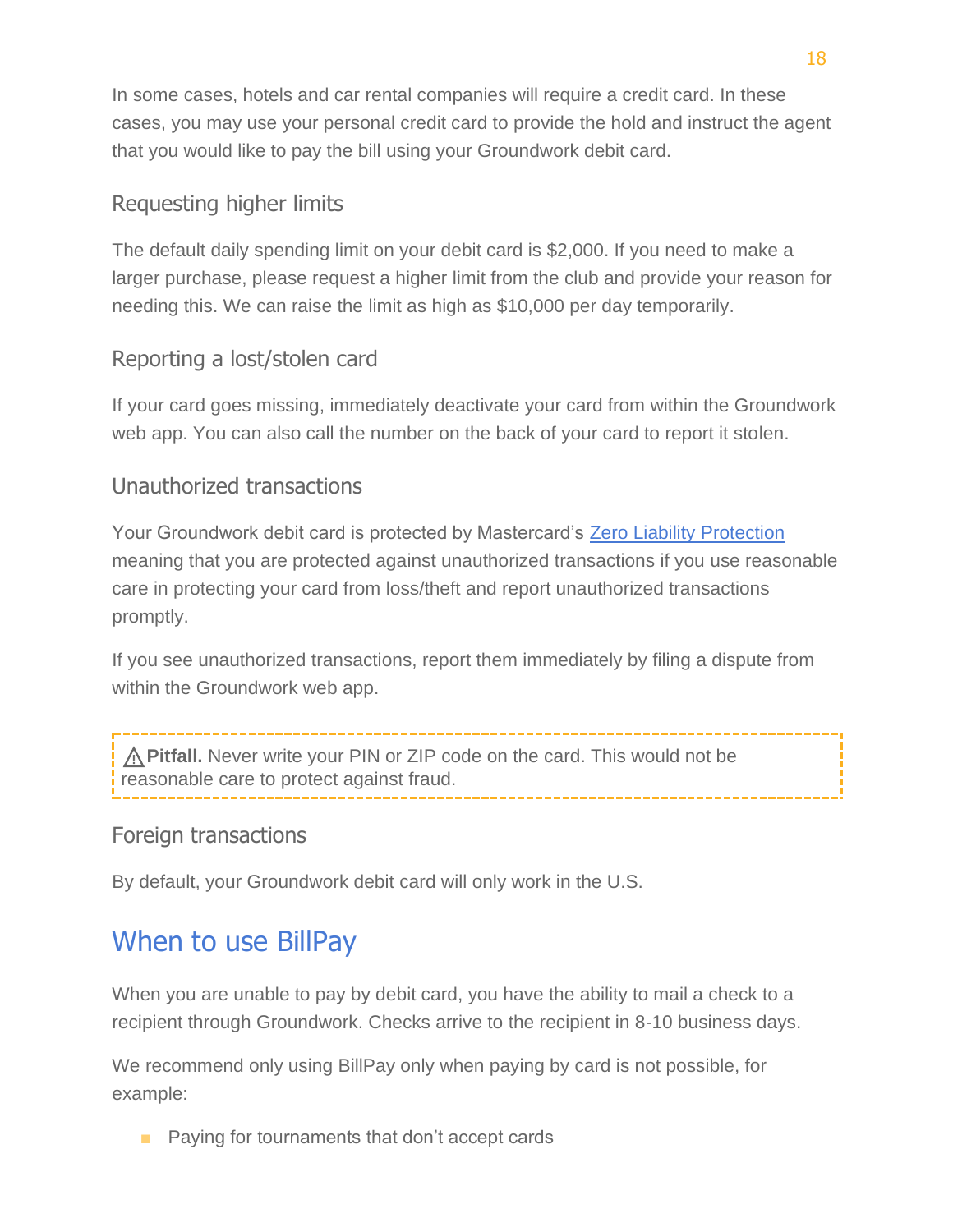- Reimbursing coach expenses
- $\blacksquare$  Refunding money to a family that paid by check

#### <span id="page-19-0"></span>When to withdraw cash from an ATM

Your Groundwork debit card has surcharge-free access to over 55,000 ATMs in the AllPoint network[. AllPoint ATM Locator.](https://www.allpointnetwork.com/locator.aspx) You'll find many convenient locations including Walgreens, CVS, and many gas station/convenience stores around the Orlando Metro area

Your debit card will also work at most other ATMs but there will be a surcharge.

Our goal is to minimize the use of cash wherever possible. If you are able to pay without cash, please do so. Here are some examples where you may need to pay using cash:

- Paying coach per diem for travel
- Refunding a family who paid cash and is not able to accept checks

#### <span id="page-19-1"></span>Keep your receipts

**☝Club Policy:** Keep all receipts, invoices etc. as part of our record retention. Turn in all bookkeeping to the OCSSS at the end of your team's tenure with the club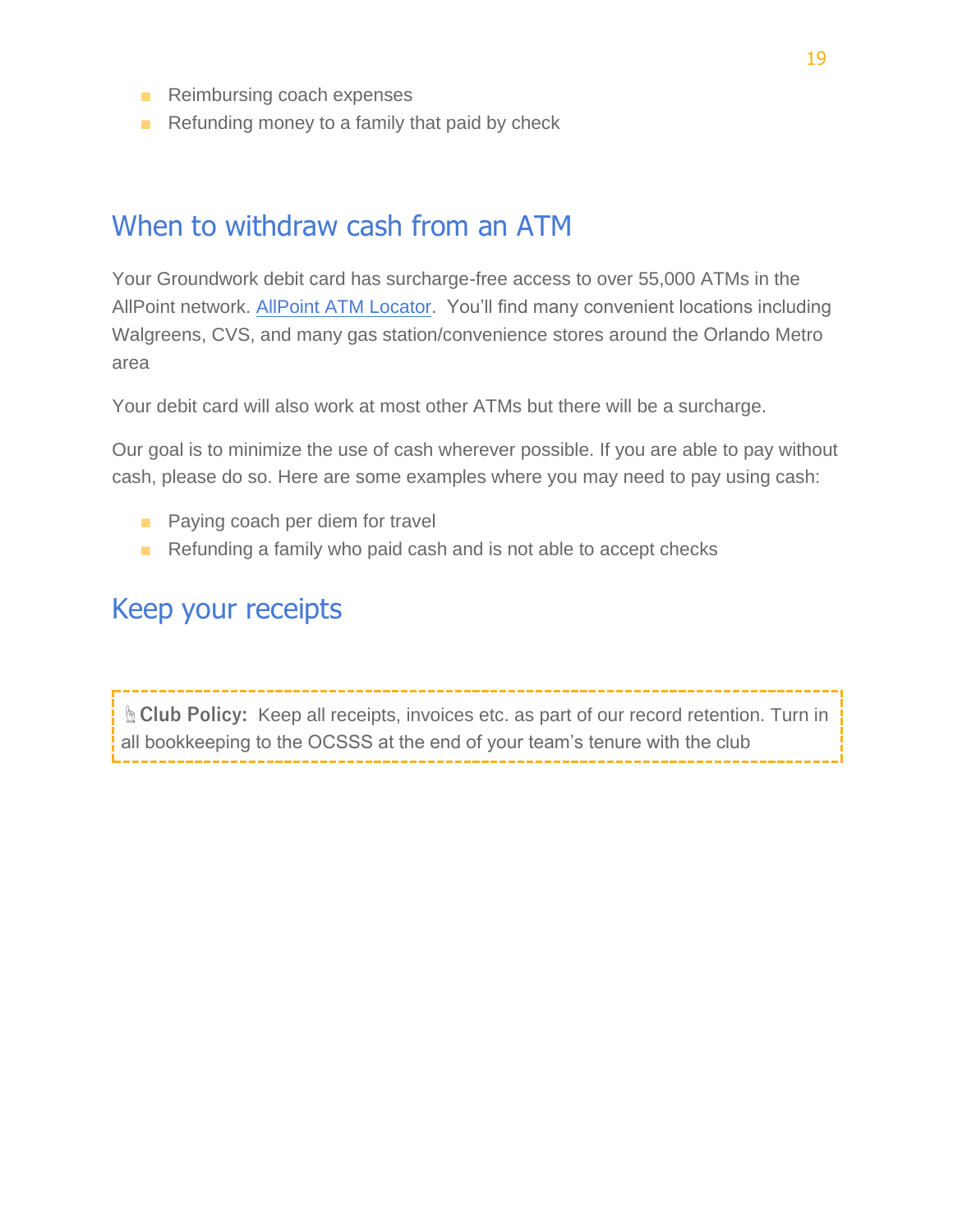## <span id="page-20-0"></span>Step 6: Reconcile income and expenses



### <span id="page-20-1"></span>Reconcile Income

When families pay electronically through Groundwork, the transactions that appear in your bank ledger in the *Team Banking* tab are automatically reconciled against the player invoices in the *Collections* tab.

If you deposit checks or cash, these transactions will initially appear with a yellow highlight indicating that they are *unreconciled*. You can reconcile these transactions to the relevant player invoice by clicking the button to the right of each transaction in the bank ledger.

### <span id="page-20-2"></span>Reconcile Expenses

After you've budgeted for your expenses, you're able to reconcile expense transactions against these budget items. This way you can track your actual spending against your budgeted spending.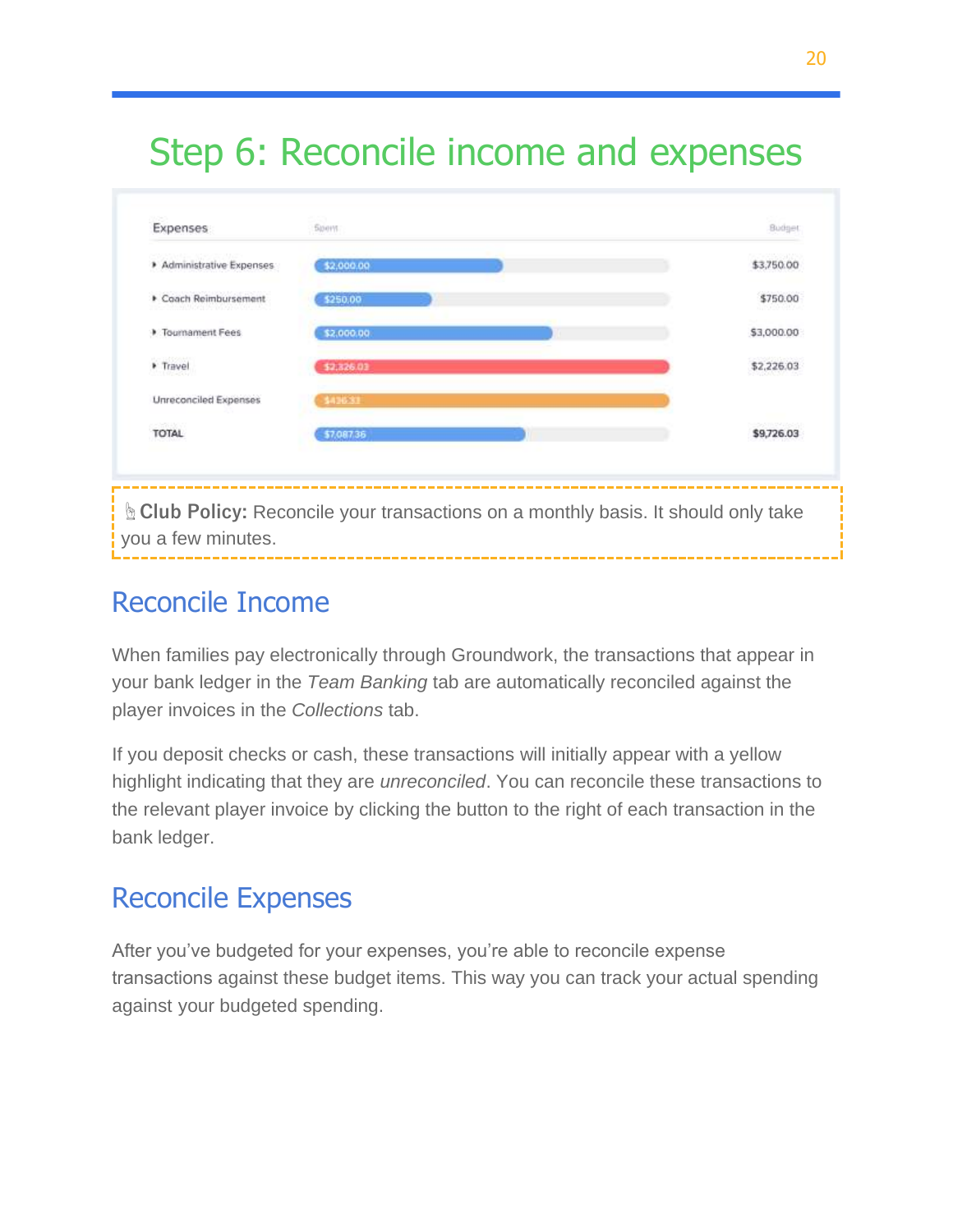Each unreconciled expense transaction in the bank ledger will be highlighted in yellow and you can reconcile the transaction against budget items by clicking the button to the right of the transaction.

Expense transactions that you can reconcile:

- Debit card spending
- Bill Pay spending
- Transfers out of your account

Bank Statements are available each month via downloadable pdf or csv. They are usually visible a few days after the end of the month but, you will also receive an email by mid-month to alert you.

- Go to Team Banking, Statements to view
- A transaction cvs file can be downloaded anytime